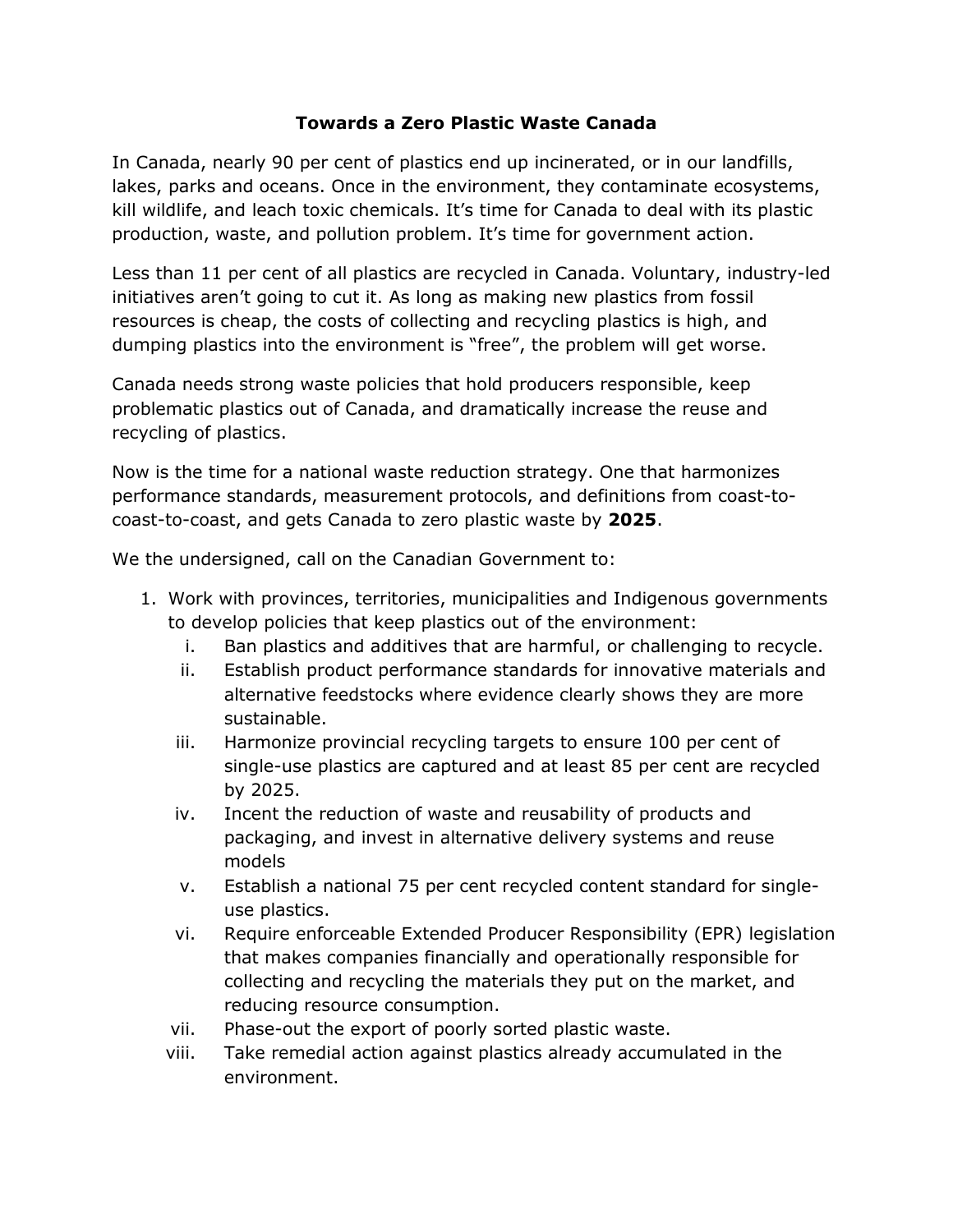- 2. Establish consistent definitions, standards and measurement protocols:
	- i. National definitions for circular economy<sup>1</sup>, resource recovery, recycling and Extended Producer Responsibility to harmonize waste policy across Canada
	- ii. Protocols for measuring and tracking progress towards targets and performance standards
- 3. Following the example of microbeads, take priority steps to declare problematic plastics (such as single-use plastics) toxic under the Canadian Environmental Protection Act (CEPA), and take preventative action to minimize environmental and human health risks by 2020.
- 4. Build circularity into the federal government's public procurement policies:
	- i. Require that vendors provide closed loop solutions as part of providing goods and services
	- ii. Lead by example and ensure products and product packaging contains 75 per cent recycled content, and that vendors achieve a 100 per cent capture rate, and 85 per cent recycling rate for single-use plastics
- 5. Demonstrate international leadership by championing a global treaty, built on the successful precedent of the Montreal Protocol:
	- i. Set an ambitious and inspiring goal of a circular economy with zero plastic waste by 2030.
	- ii. Establish guiding principles including prevention and precaution, the right to a healthy environment, and polluter pays.
	- iii. Establish product design standards including that all plastic must be recyclable, reusable, or compostable, and banning harmful additives and problematic products.
	- iv. Adopt global targets for reducing plastic pollution.
	- v. Build a global fund to support building a circular economy in the developing world.



 $\overline{a}$ 





 $1$  Per Baungart/McDonough a Circular Economy is an economy wherein products and materials should be designed with life cycles that are safe for human health and the environment and that can be reused perpetually through biological and technical metabolisms. This definition therefore does not consider incineration or waste-fromenergy to be a form of resource recovery or recycling.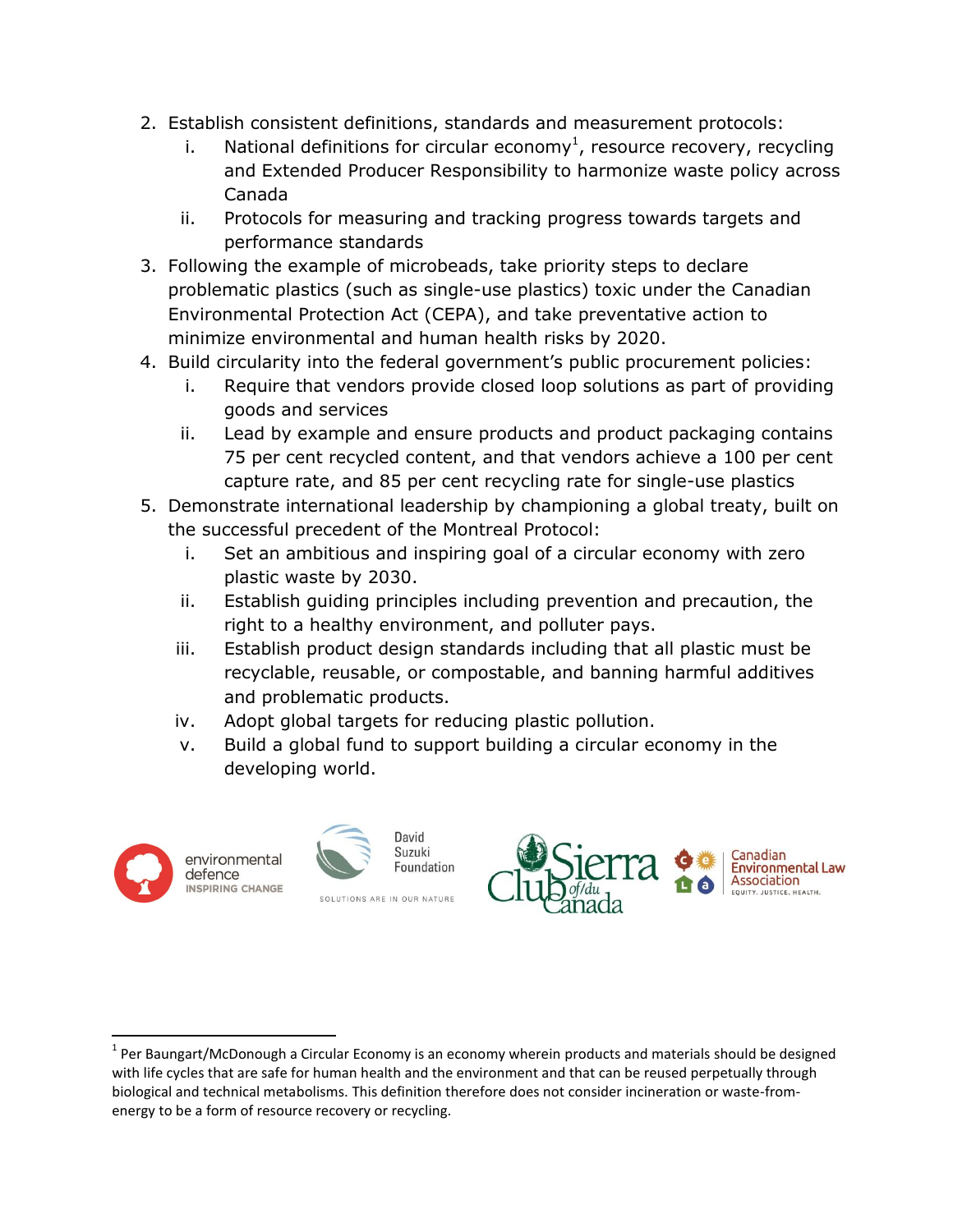











Ottawa RIVERKEEPER® **GARDE-RIVIÈRE** des Outaouais





Citizens' Network on **Waste Management** 











**CNHE/IISE** Canadian Nurses for Health and the Environment Infirmières et Infirmiers pour la Santé et l'Environnement



**Citizens Environment Alliance** 







veac Carleton Place Environmental **Advisory Committee** 



Friends of the Earth